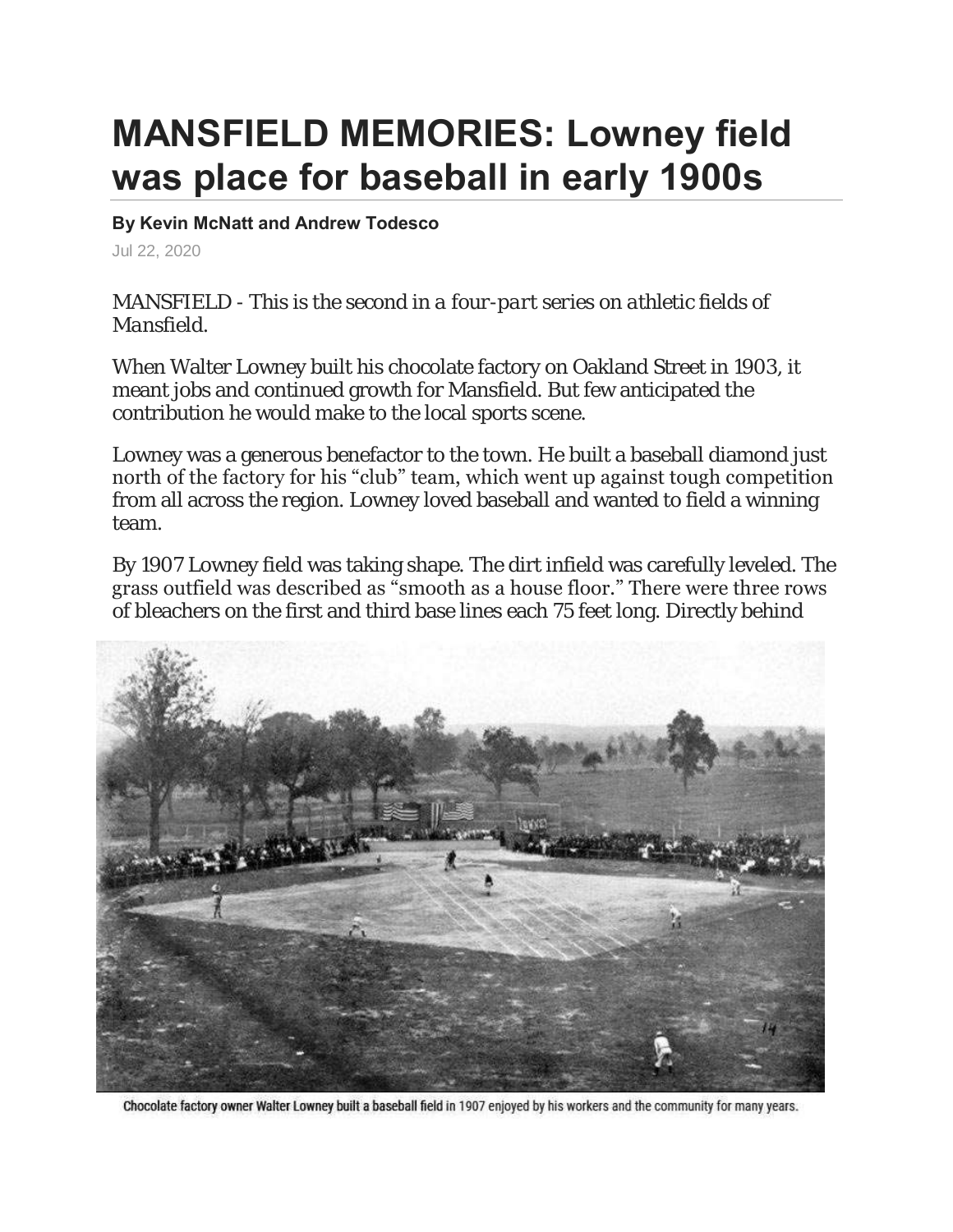home plate was a special section for Lowney's invited guests and members of the press. There was a section on the third base side for boys under the age of 16 who could watch for free.

In foul territory was the Lowney clubhouse, a large building that served as a kind of recreation center for Lowney employees and the general public. It featured showers and a locker for home and visiting ballplayers. During baseball season the clubhouse balcony was covered with a canvas awning which provided a "splendid place to view the games."



In foul territory at Lowney field was the Lowney clubhouse, a large building that served as a kind of recreation center for Lowney employees and the general public.

For about two decades Lowney field was where most baseball games in Mansfield were played. At first the club teams were managed by Lowney's son-in-law Edson McRae, who had pitched for Amherst College. McRae was followed by Clarence Barnes, who enjoyed a standout baseball career at Yale. Lowney paid most of the expenses in running the club.

Some Mansfield residents played on the Lowney teams, but many were brought in from outside in an attempt to field a winner. Three of Lowney's club players went on to the major leagues: Jack Quinn, Buck O'Brien, and John "Shano" Collins. They had interesting connections to baseball history that we will examine at a later date.

Mansfield High School was also welcomed to the confines of Lowney Field. The MHS baseball team played there, as did the football team when they managed to